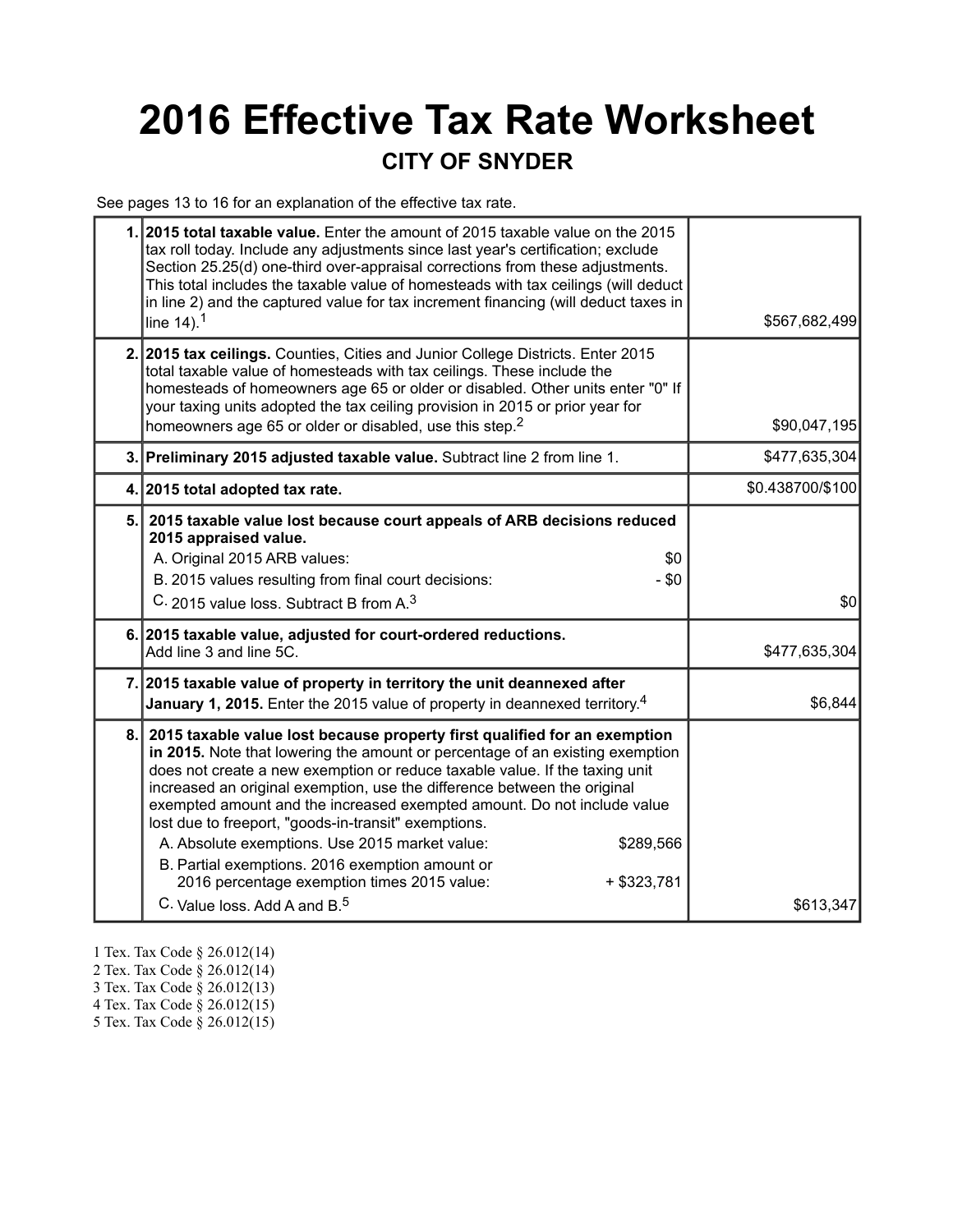#### **2016 Effective Tax Rate Worksheet (continued) CITY OF SNYDER**

| 9.   | 2015 taxable value lost because property first qualified for agricultural<br>appraisal (1-d or 1-d-1), timber appraisal, recreational/scenic appraisal or<br>public access airport special appraisal in 2016. Use only those properties<br>that first qualified in 2016; do not use properties that qualified in 2015.<br>A. 2015 market value:<br>\$0<br>B. 2016 productivity or special appraised value:<br>- \$0<br>C. Value loss, Subtract B from A. <sup>6</sup> | \$0           |
|------|-----------------------------------------------------------------------------------------------------------------------------------------------------------------------------------------------------------------------------------------------------------------------------------------------------------------------------------------------------------------------------------------------------------------------------------------------------------------------|---------------|
|      | 10. Total adjustments for lost value. Add lines 7, 8C and 9C.                                                                                                                                                                                                                                                                                                                                                                                                         | \$620,191     |
|      |                                                                                                                                                                                                                                                                                                                                                                                                                                                                       |               |
|      | 11. 2015 adjusted taxable value. Subtract line 10 from line 6.                                                                                                                                                                                                                                                                                                                                                                                                        | \$477,015,113 |
|      | 12. Adjusted 2015 taxes. Multiply line 4 by line 11 and divide by \$100.                                                                                                                                                                                                                                                                                                                                                                                              | \$2,092,665   |
|      | 13. Taxes refunded for years preceding tax year 2015. Enter the amount of<br>taxes refunded by the taxing unit for tax years preceding tax year 2015. Types<br>of refunds include court decisions, Tax Code § 25.25(b) and (c) corrections and<br>Tax Code § 31.11 payment errors. Do not include refunds for tax year 2015.<br>This line applies only to tax years preceding tax year 2015. $^7\,$                                                                   | \$518         |
|      | 14. Taxes in tax increment financing (TIF) for tax year 2015. Enter the amount of<br>taxes paid into the tax increment fund for a reinvestment zone as agreed by the<br>taxing unit. If the unit has no 2016 captured appraised value in Line 16D, enter<br>"0". <sup>8</sup>                                                                                                                                                                                         | \$50,210      |
|      | 15. Adjusted 2015 taxes with refunds and TIF adjustment. Add lines 12 and 13,<br>subtract line 14.9                                                                                                                                                                                                                                                                                                                                                                   | \$2,042,973   |
| 16.1 | Total 2016 taxable value on the 2016 certified appraisal roll today. This<br>value includes only certified values and includes the total taxable value of<br>homesteads with tax ceilings (will deduct in line 18). These homesteads<br>includes homeowners age 65 or older or disabled. <sup>10</sup><br>A. Certified values only:<br>\$576,242,644<br>B. Counties: Include railroad rolling stock<br>values certified by the Comptroller's office:<br>+ \$0         |               |

6 Tex. Tax Code § 26.012(15) 7 Tex. Tax Code § 26.012(13) 8 Tex. Tax Code § 26.03(c) 9 Tex. Tax Code § 26.012(13) 10 Tex. Tax Code § 26.012(15)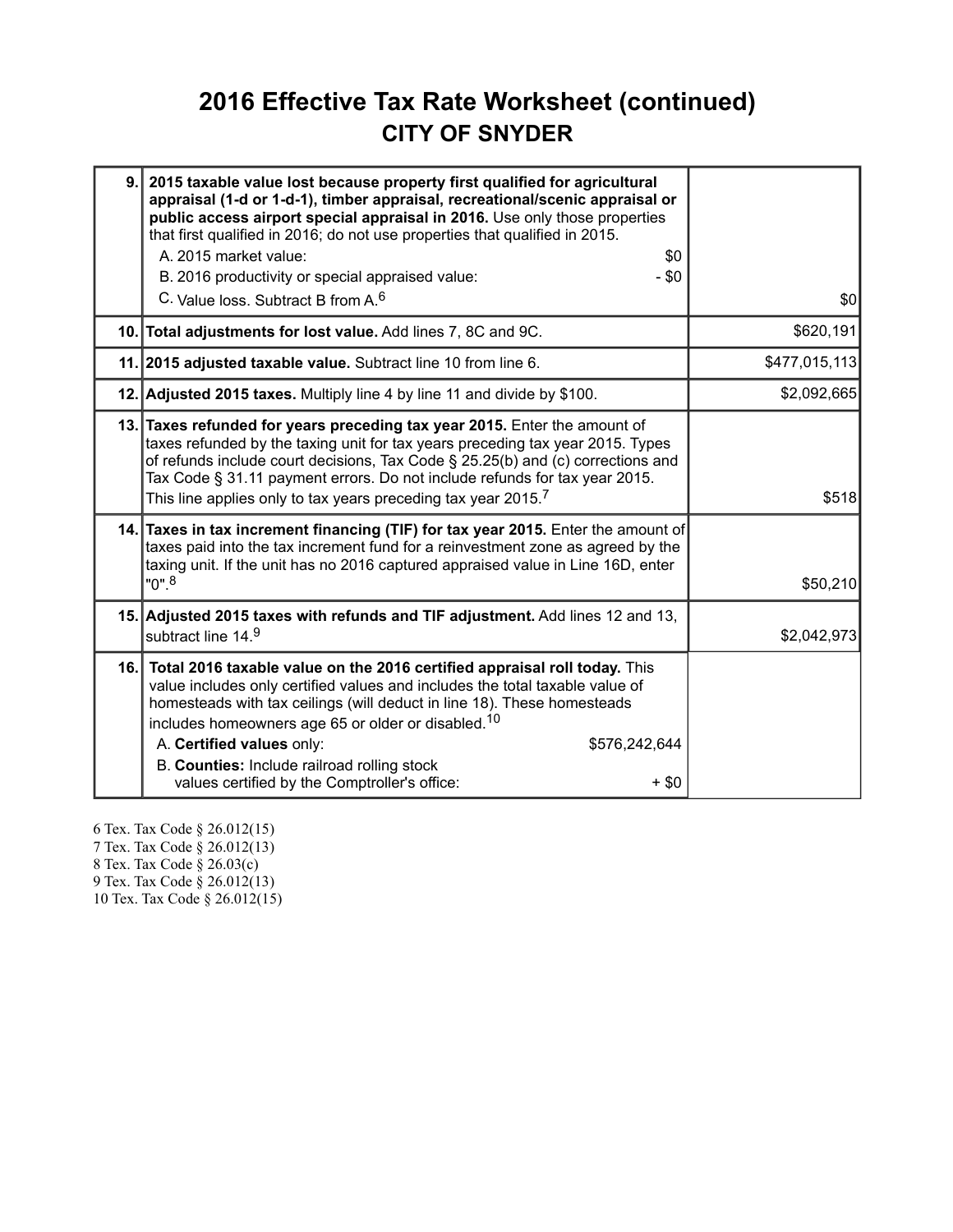#### **2016 Effective Tax Rate Worksheet (continued) CITY OF SNYDER**

| 16.<br>(cont.) | C. Pollution control exemption: Deduct the value<br>of property exempted for the current tax year for<br>the first time as pollution control property:<br>D. Tax increment financing: Deduct the 2016<br>captured appraised value of property taxable by a<br>taxing unit in a tax increment financing zone for<br>which the 2016 taxes will be deposited into the tax<br>increment fund. Do not include any new property<br>value that will be included in line 21 below. <sup>11</sup><br>E. Total 2016 value. Add A and B, then subtract C<br>and D.                                                                                                                                                                                                                                                                                                                                                                                                                                                                                                                                                                                                                                                                                                       | $- $0$<br>$-$ \$22,954,577 | \$553,288,067 |
|----------------|---------------------------------------------------------------------------------------------------------------------------------------------------------------------------------------------------------------------------------------------------------------------------------------------------------------------------------------------------------------------------------------------------------------------------------------------------------------------------------------------------------------------------------------------------------------------------------------------------------------------------------------------------------------------------------------------------------------------------------------------------------------------------------------------------------------------------------------------------------------------------------------------------------------------------------------------------------------------------------------------------------------------------------------------------------------------------------------------------------------------------------------------------------------------------------------------------------------------------------------------------------------|----------------------------|---------------|
| 17.1           | Total value of properties under protest or not included on certified<br>appraisal roll. <sup>12</sup><br>A. 2016 taxable value of properties under<br>protest. The chief appraiser certifies a list of<br>properties still under ARB protest. The list shows<br>the appraisal district's value and the taxpayer's<br>claimed value, if any or an estimate of the value if<br>the taxpayer wins. For each of the properties<br>under protest, use the lowest of these values.<br>Enter the total value. <sup>13</sup><br>B. 2016 value of properties not under protest or<br>included on certified appraisal roll. The chief<br>appraiser gives taxing units a list of those taxable<br>properties that the chief appraiser knows about<br>but are not included at appraisal roll certification.<br>These properties also are not on the list of<br>properties that are still under protest. On this list<br>of properties, the chief appraiser includes the<br>market value, appraised value and exemptions<br>for the preceding year and a reasonable estimate<br>of the market value, appraised value and<br>exemptions for the current year. Use the lower<br>market, appraised or taxable value (as<br>appropriate). Enter the total value. <sup>14</sup> | \$7,248,798<br>$+$ \$0     |               |

11 Tex. Tax Code § 26.03(c)

12 Tex. Tax Code § 26.01(c)

13 Tex. Tax Code § 26.04 and 26.041

14 Tex. Tax Code § 26.04 and 26.041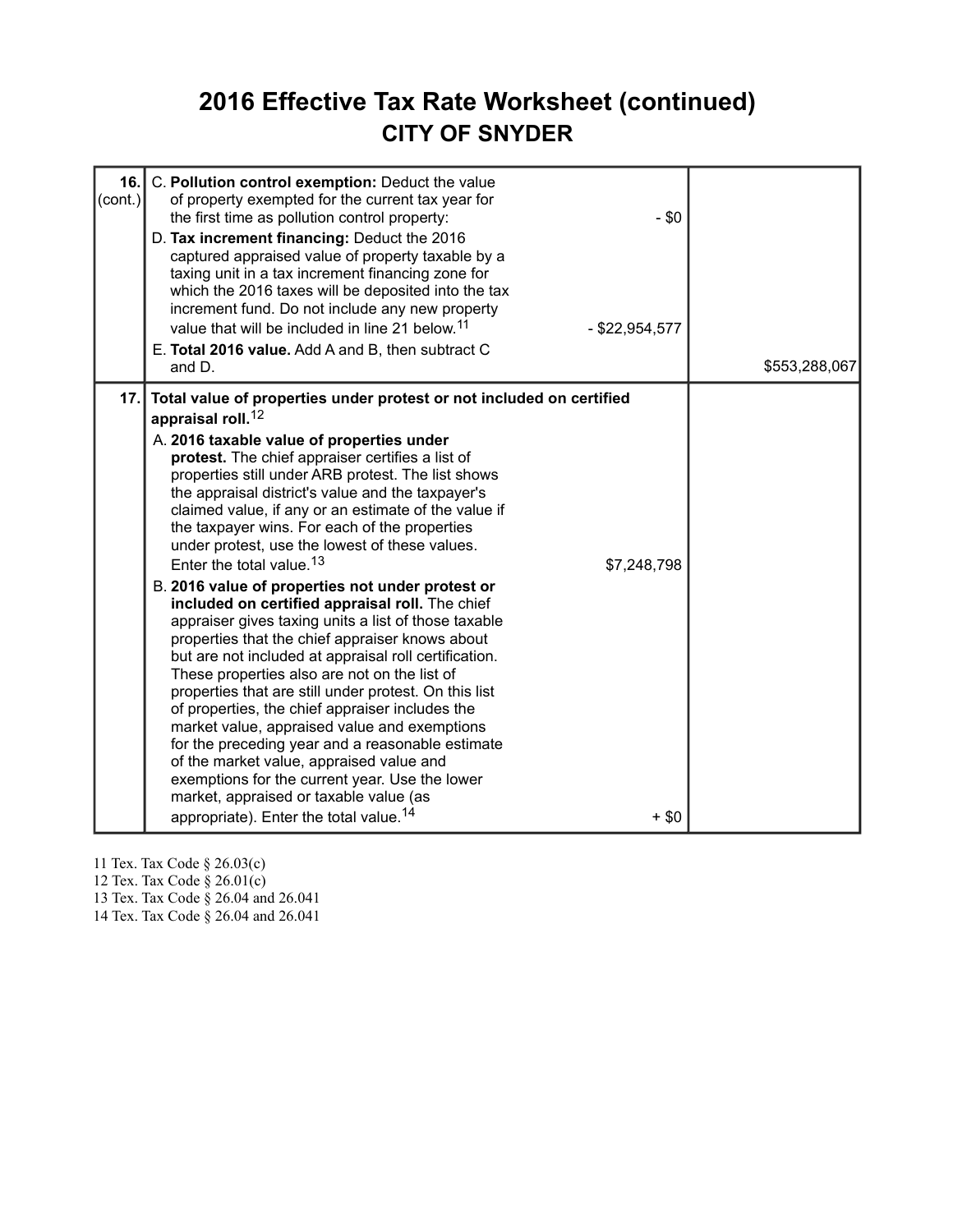#### **2016 Effective Tax Rate Worksheet (continued) CITY OF SNYDER**

| 17.<br>(cont.) | C. Total value under protest or not certified. Add<br>A and B.                                                                                                                                                                                                                                                                                                                                                                                                                                                                                                                                                                                 | \$7,248,798    |
|----------------|------------------------------------------------------------------------------------------------------------------------------------------------------------------------------------------------------------------------------------------------------------------------------------------------------------------------------------------------------------------------------------------------------------------------------------------------------------------------------------------------------------------------------------------------------------------------------------------------------------------------------------------------|----------------|
|                | 18. 2016 tax ceilings. Counties, cities and junior colleges enter 2016 total taxable<br>value of homesteads with tax ceilings. These include the homesteads of<br>homeowners age 65 or older or disabled. Other taxing units enter "0". If your<br>taxing units adopted the tax ceiling provision in 2015 or prior year for<br>homeowners age 65 or older or disabled, use this step. <sup>15</sup>                                                                                                                                                                                                                                            | \$88,483,803   |
|                | 19. 2016 total taxable value. Add lines 16E and 17C. Subtract line 18.                                                                                                                                                                                                                                                                                                                                                                                                                                                                                                                                                                         | \$472,053,062  |
|                | 20. Total 2016 taxable value of properties in territory annexed after January 1,<br>2008. Include both real and personal property. Enter the 2016 value of property<br>in territory annexed. <sup>16</sup>                                                                                                                                                                                                                                                                                                                                                                                                                                     | \$0            |
|                | 21. Total 2016 taxable value of new improvements and new personal property<br>located in new improvements. New means the item was not on the appraisal<br>roll in 2015. An improvement is a building, structure, fixture or fence erected on<br>or affixed to land. New additions to existing improvements may be included if<br>the appraised value can be determined. New personal property in a new<br>improvement must have been brought into the taxing unit after January 1, 2015<br>and be located in a new improvement. New improvements do include property<br>on which a tax abatement agreement has expired for 2016. <sup>17</sup> | \$8,833,423    |
|                | 22. Total adjustments to the 2016 taxable value. Add lines 20 and 21.                                                                                                                                                                                                                                                                                                                                                                                                                                                                                                                                                                          | \$8,833,423    |
|                | 23. 2016 adjusted taxable value. Subtract line 22 from line 19.                                                                                                                                                                                                                                                                                                                                                                                                                                                                                                                                                                                | \$463,219,639  |
|                | 24. 2016 effective tax rate. Divide line 15 by line 23 and multiply by \$100. <sup>18</sup>                                                                                                                                                                                                                                                                                                                                                                                                                                                                                                                                                    | \$0.4410/\$100 |
|                | 25. COUNTIES ONLY. Add together the effective tax rates for each type of tax the<br>county levies. The total is the 2016 county effective tax rate. <sup>19</sup>                                                                                                                                                                                                                                                                                                                                                                                                                                                                              |                |
|                | <b>Fund Name</b><br><b>Tax Rate</b><br>${field36.1}$<br>${field36.2}$                                                                                                                                                                                                                                                                                                                                                                                                                                                                                                                                                                          | $$$ /\$100     |

15 Tex. Tax Code § 26.012(6)

16 Tex. Tax Code § 26.012(17)

17 Tex. Tax Code § 26.012(17)

18 Tex. Tax Code § 26.04(c)

19 Tex. Tax Code § 26.04(d)

A county, city or hospital district that adopted the additional sales tax in November 2015 or in May 2016 must adjust its effective tax rate. *The Additional Sales Tax Rate Worksheet* on page 39 sets out this adjustment. Do not forget to complete the *Additional Sales Tax Rate Worksheet* if the taxing unit adopted the additional sales tax on these dates.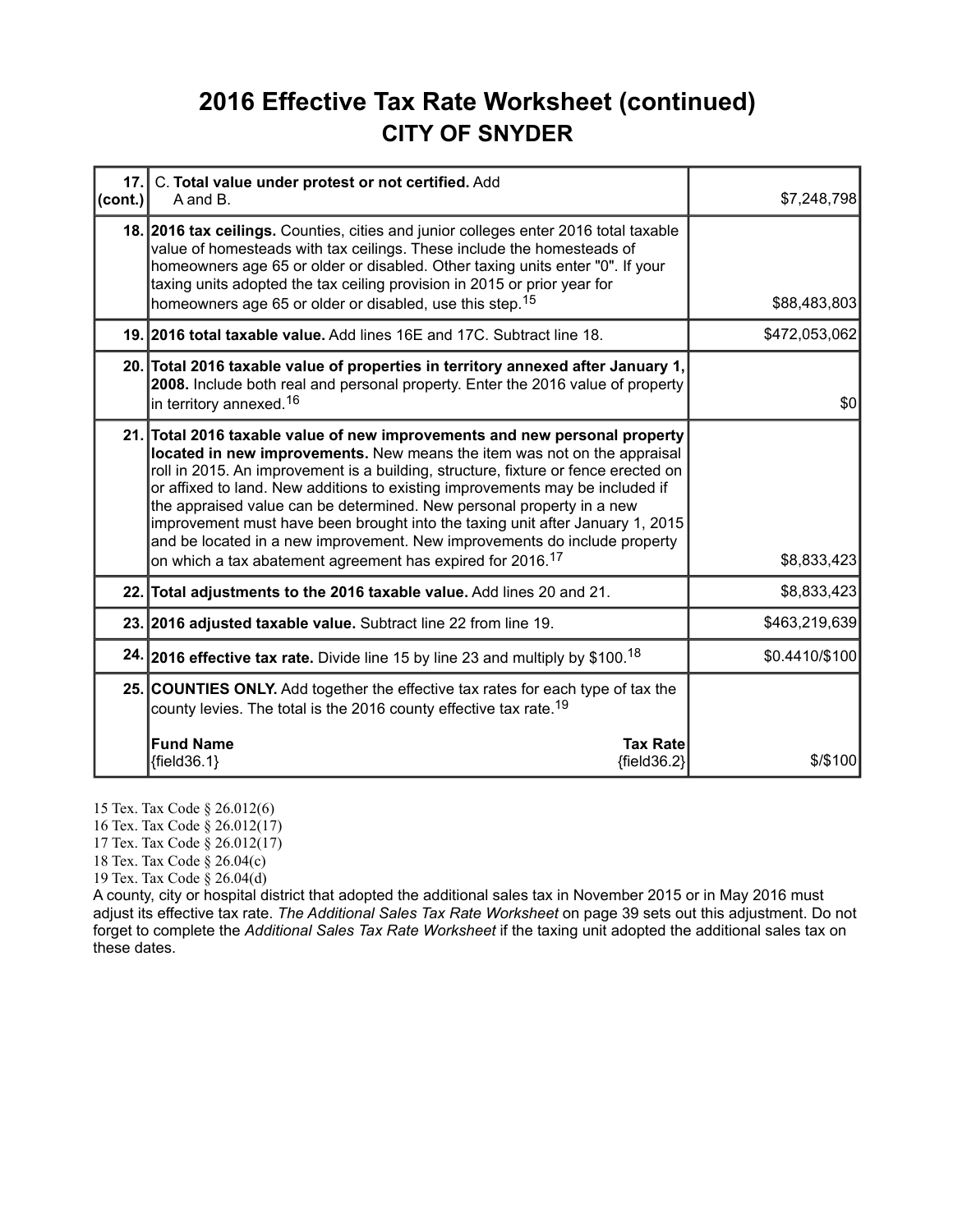# **2016 Rollback Tax Rate Worksheet**

#### **CITY OF SNYDER**

See pages 17 to 21 for an explanation of the rollback tax rate.

|     | 26. 2015 maintenance and operations (M&O) tax rate.                                                                                                                                                                                                                                                                                                                                                                                                                                                                                                                                                                                                                                                                           |                              | \$0.438700/\$100 |
|-----|-------------------------------------------------------------------------------------------------------------------------------------------------------------------------------------------------------------------------------------------------------------------------------------------------------------------------------------------------------------------------------------------------------------------------------------------------------------------------------------------------------------------------------------------------------------------------------------------------------------------------------------------------------------------------------------------------------------------------------|------------------------------|------------------|
|     | 27. 2015 adjusted taxable value. Enter the amount from line 11.                                                                                                                                                                                                                                                                                                                                                                                                                                                                                                                                                                                                                                                               |                              | \$477,015,113    |
| 28. | 2015 M&O taxes.<br>A. Multiply line 26 by line 27 and divide by \$100.<br>B. Cities, counties and hospital districts with<br>additional sales tax: Amount of additional sales<br>tax collected and spent on M&O expenses in<br>2015. Enter amount from full year's sales tax<br>revenue spent for M&O in 2015 fiscal year, if any.<br>Other units, enter "0." Counties exclude any<br>amount that was spent for economic development<br>grants from the amount of sales tax spent.<br>C. Counties: Enter the amount for the state criminal<br>justice mandate. If second or later year, the                                                                                                                                   | \$2,092,665<br>$+$ \$325,880 |                  |
|     | amount is for increased cost above last year's<br>amount. Other units, enter "0."<br>D. Transferring function: If discontinuing all of a<br>department, function or activity and transferring it<br>to another unit by written contract, enter the<br>amount spent by the unit discontinuing the<br>function in the 12 months preceding the month of<br>this calculation. If the unit did not operate this<br>function for this 12-month period, use the amount<br>spent in the last full fiscal year in which the unit<br>operated the function. The unit discontinuing the<br>function will subtract this amount in H below. The<br>unit receiving the function will add this amount in<br>H below. Other units, enter "0." | $+ $0$<br>$+/-$ \$0          |                  |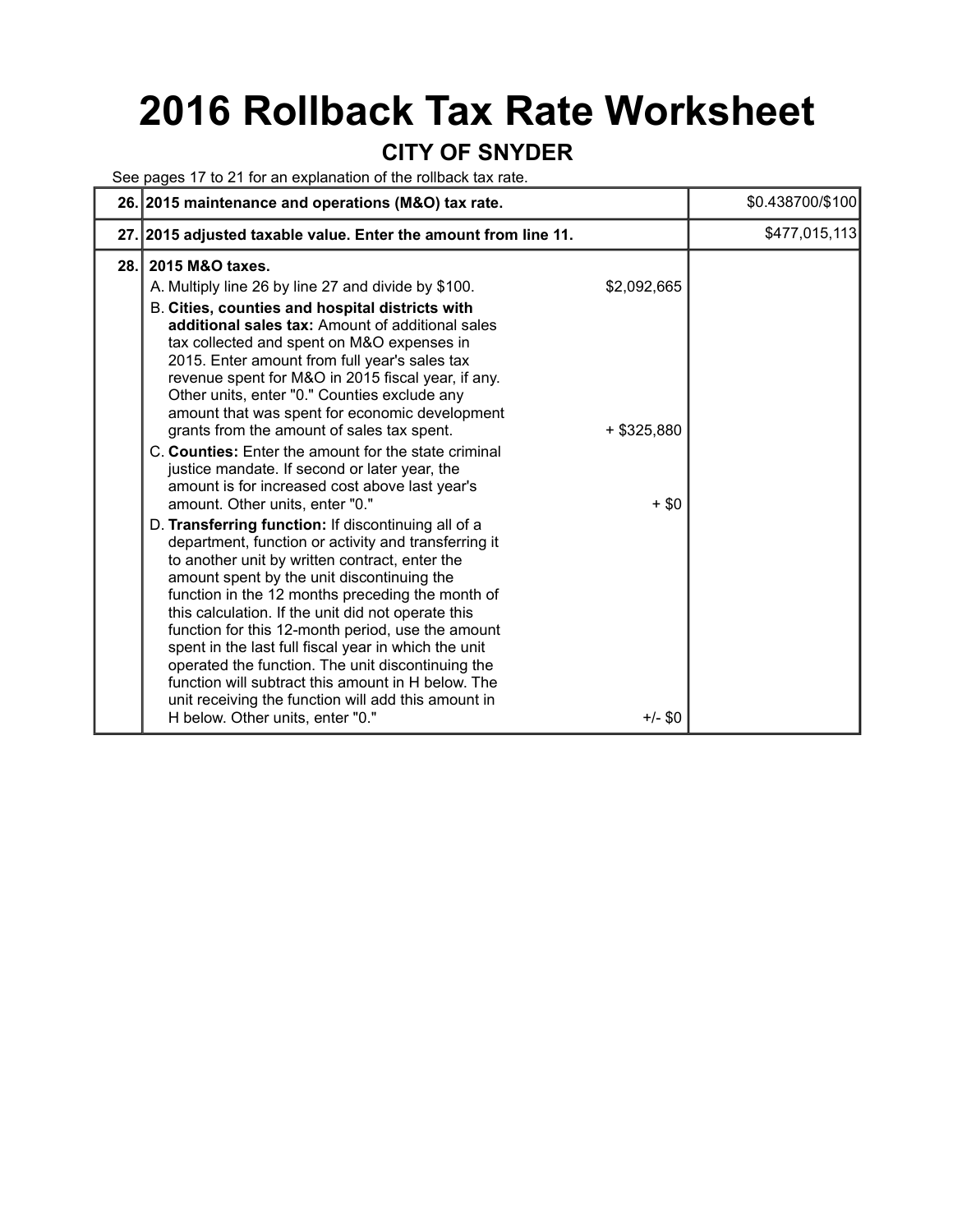### **2016 Rollback Tax Rate Worksheet (continued) CITY OF SNYDER**

| 28.<br>(cont.) | E. Taxes refunded for years preceding tax year<br>2015: Enter the amount of M&O taxes refunded<br>during the last budget year for tax years<br>preceding tax year 2015. Types of refunds<br>include court decisions, Section 25.25(b) and (c)<br>corrections and Section 31.11 payment errors. Do<br>not include refunds for tax year 2015. This line<br>applies only to tax years preceding tax year 2015.<br>$+$ \$518<br>F. Enhanced indigent health care expenditures:<br>Enter the increased amount for the current year's<br>enhanced indigent health care expenditures<br>above the preceding tax year's enhanced indigent<br>health care expenditures, less any state<br>assistance.<br>$+$ \$0<br>G. Taxes in tax increment financing (TIF): Enter<br>the amount of taxes paid into the tax increment<br>fund for a reinvestment zone as agreed by the<br>taxing unit. If the unit has no 2016 captured<br>appraised value in Line 16D, enter "0."<br>$-$ \$50,210<br>H. Adjusted M&O Taxes. Add A, B, C, E and F. For<br>unit with D, subtract if discontinuing function and<br>add if receiving function. Subtract G. | \$2,368,853    |
|----------------|----------------------------------------------------------------------------------------------------------------------------------------------------------------------------------------------------------------------------------------------------------------------------------------------------------------------------------------------------------------------------------------------------------------------------------------------------------------------------------------------------------------------------------------------------------------------------------------------------------------------------------------------------------------------------------------------------------------------------------------------------------------------------------------------------------------------------------------------------------------------------------------------------------------------------------------------------------------------------------------------------------------------------------------------------------------------------------------------------------------------------------|----------------|
|                | 29. 2016 adjusted taxable value.<br>Enter line 23 from the Effective Tax Rate Worksheet.                                                                                                                                                                                                                                                                                                                                                                                                                                                                                                                                                                                                                                                                                                                                                                                                                                                                                                                                                                                                                                         | \$463,219,639  |
|                | 30. 2016 effective maintenance and operations rate.<br>Divide line 28H by line 29 and multiply by \$100.                                                                                                                                                                                                                                                                                                                                                                                                                                                                                                                                                                                                                                                                                                                                                                                                                                                                                                                                                                                                                         | \$0.5113/\$100 |
|                | 31. 2016 rollback maintenance and operation rate.<br>Multiply line 30 by 1.08. (See lines 49 to 52 for additional rate for pollution<br>control expenses.                                                                                                                                                                                                                                                                                                                                                                                                                                                                                                                                                                                                                                                                                                                                                                                                                                                                                                                                                                        | \$0.5522/\$100 |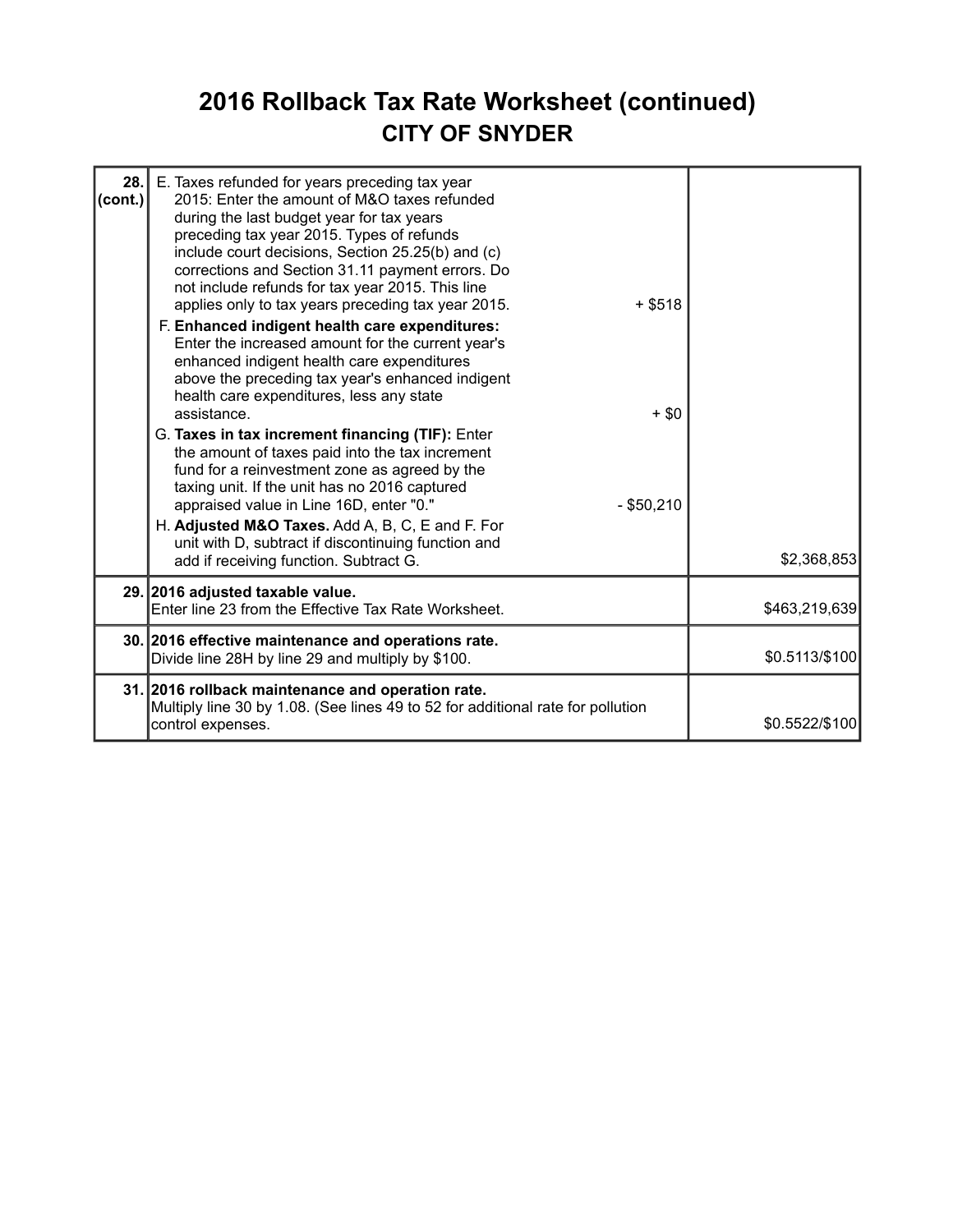#### **2016 Rollback Tax Rate Worksheet (continued) CITY OF SNYDER**

| 32. | Total 2016 debt to be paid with property taxes and additional sales tax<br>revenue.<br>"Debt" means the interest and principal that will be paid on debts that:<br>(1) are paid by property taxes,<br>(2) are secured by property taxes,<br>(3) are scheduled for payment over a period longer than one year and<br>(4) are not classified in the unit's budget as M&O expenses.<br>A: Debt also includes contractual payments to other<br>taxing units that have incurred debts on behalf of this<br>taxing unit, if those debts meet the four conditions<br>above. Include only amounts that will be paid from<br>property tax revenue. Do not include appraisal<br>district budget payments. List the debt in Schedule B:<br>Debt Service.<br>\$0<br>B: Subtract unencumbered fund amount used to<br>reduce total debt.<br>-\$0<br>C: Subtract amount paid from other resources.<br>$-\$0$<br>D: Adjusted debt. Subtract B and C from A. | \$0            |
|-----|---------------------------------------------------------------------------------------------------------------------------------------------------------------------------------------------------------------------------------------------------------------------------------------------------------------------------------------------------------------------------------------------------------------------------------------------------------------------------------------------------------------------------------------------------------------------------------------------------------------------------------------------------------------------------------------------------------------------------------------------------------------------------------------------------------------------------------------------------------------------------------------------------------------------------------------------|----------------|
|     | 33. Certified 2015 excess debt collections. Enter the amount certified by the                                                                                                                                                                                                                                                                                                                                                                                                                                                                                                                                                                                                                                                                                                                                                                                                                                                               |                |
|     | collector.                                                                                                                                                                                                                                                                                                                                                                                                                                                                                                                                                                                                                                                                                                                                                                                                                                                                                                                                  | \$0            |
|     | 34. Adjusted 2016 debt. Subtract line 33 from line 32.                                                                                                                                                                                                                                                                                                                                                                                                                                                                                                                                                                                                                                                                                                                                                                                                                                                                                      | \$0            |
|     | 35. Certified 2016 anticipated collection rate. Enter the rate certified by the<br>collector. If the rate is 100 percent or greater, enter 100 percent.                                                                                                                                                                                                                                                                                                                                                                                                                                                                                                                                                                                                                                                                                                                                                                                     | 100.000000%    |
|     | 36. 2016 debt adjusted for collections. Divide line 34 by line 35.                                                                                                                                                                                                                                                                                                                                                                                                                                                                                                                                                                                                                                                                                                                                                                                                                                                                          | \$0            |
|     | 37. 2016 total taxable value. Enter the amount on line 19.                                                                                                                                                                                                                                                                                                                                                                                                                                                                                                                                                                                                                                                                                                                                                                                                                                                                                  | \$472,053,062  |
|     | 38. 2016 debt tax rate. Divide line 36 by line 37 and multiply by \$100.                                                                                                                                                                                                                                                                                                                                                                                                                                                                                                                                                                                                                                                                                                                                                                                                                                                                    | \$0.0000/\$100 |
|     | 39. 2016 rollback tax rate. Add lines 31 and 38.                                                                                                                                                                                                                                                                                                                                                                                                                                                                                                                                                                                                                                                                                                                                                                                                                                                                                            | \$0.5522/\$100 |
|     | 40. COUNTIES ONLY. Add together the rollback tax rates for each type of tax the<br>county levies. The total is the 2016 county rollback tax rate.                                                                                                                                                                                                                                                                                                                                                                                                                                                                                                                                                                                                                                                                                                                                                                                           |                |
|     | <b>Fund Name</b><br><b>Tax Rate</b><br>${field65.1}$<br>${field65.2}$                                                                                                                                                                                                                                                                                                                                                                                                                                                                                                                                                                                                                                                                                                                                                                                                                                                                       | $$$ /\$100     |

A taxing unit that adopted the additional sales tax must complete the lines for the *Additional Sales Tax Rate*. A taxing unit seeking additional rollback protection for pollution control expenses completes the *Additional Rollback Protection for Pollution Control*.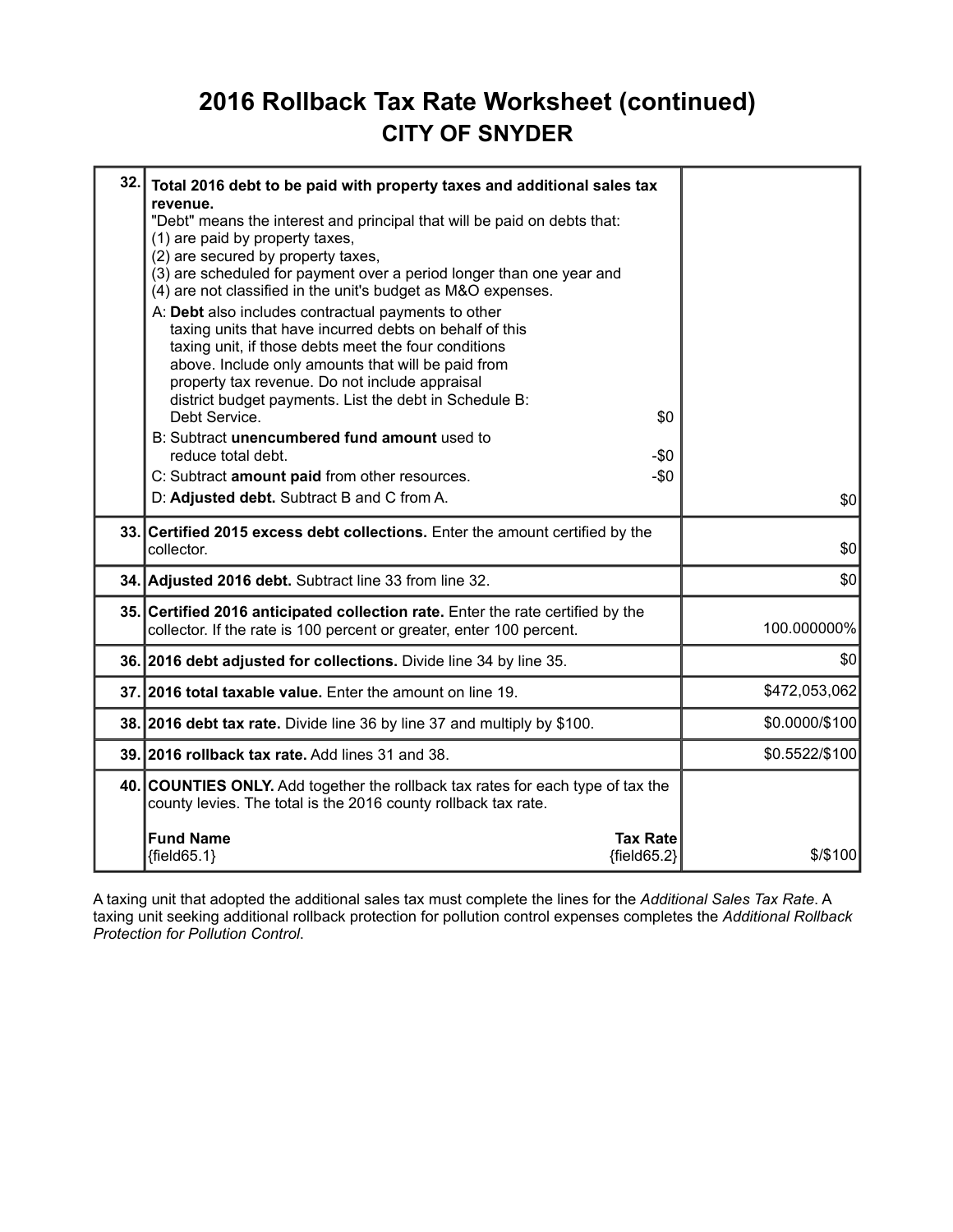#### **Additional Sales Tax Rate Worksheet CITY OF SNYDER**

| 41. Units that adopted the sales tax in August or November 2015, or in January or<br>May 2016. Enter the Comptroller's estimate of taxable sales for the previous<br>four quarters. Units that adopted the sales tax before August 2015, skip this<br>line. | \$0            |
|-------------------------------------------------------------------------------------------------------------------------------------------------------------------------------------------------------------------------------------------------------------|----------------|
| 42. Estimated sales tax revenue. Counties exclude any amount that is or will be<br>spent for economic development grants from the amount of estimated sales tax<br>revenue.                                                                                 |                |
| UNITS THAT ADOPTED THE SALES TAX IN AUGUST OR NOVEMBER<br>2015, OR IN JANUARY OR MAY 2016. Multiply the amount on line 41 by the<br>sales tax rate (.01, .005, or .0025, as applicable) and multiply the result by<br>.95.                                  |                |
| $-OR-$                                                                                                                                                                                                                                                      |                |
| UNITS THAT ADOPTED THE SALES TAX BEFORE AUGUST 2015. Enter the<br>sales tax revenue for the previous four quarters. Do not multiply by .95.                                                                                                                 | \$234,354      |
| 43. 2016 total taxable value. Enter the amount from line 37 of the Rollback Tax<br>Rate Worksheet.                                                                                                                                                          | \$472,053,062  |
| 44. Sales tax adjustment rate. Divide line 42 by line 43 and multiply by \$100.                                                                                                                                                                             | \$0.0496/\$100 |
| 45. 2016 effective tax rate, unadjusted for sales tax. Enter the rate from line 24 or<br>25, as applicable, on the Effective Tax Rate Worksheet.                                                                                                            | \$0.4410/\$100 |
| 46. 2016 effective tax rate, adjusted for sales tax.                                                                                                                                                                                                        |                |
| UNITS THAT ADOPTED THE SALES TAX IN AUGUST OR NOVEMBER<br>2015, OR IN JANUARY OR MAY 2016. Subtract line 45 from line 46.                                                                                                                                   |                |
| $-OR-$                                                                                                                                                                                                                                                      |                |
| UNITS THAT ADOPTED THE SALES TAX BEFORE AUGUST 2015. Enter<br>line 46, do not subtract.                                                                                                                                                                     | \$0.4410/\$100 |
| 47. 2016 rollback tax rate, unadjusted for sales tax. Enter the rate from line 39 or<br>40, as applicable, of the rollback tax rate worksheet.                                                                                                              | \$0.5522/\$100 |
| 48. 2016 rollback tax rate, adjusted for sales tax. Subtract line 44 from line 47.                                                                                                                                                                          | \$0.5026/\$100 |

If the additional sales tax rate increased or decreased from last year, contact the Comptroller's office for special instructions on calculating the sales tax projection for the first year after the rate change.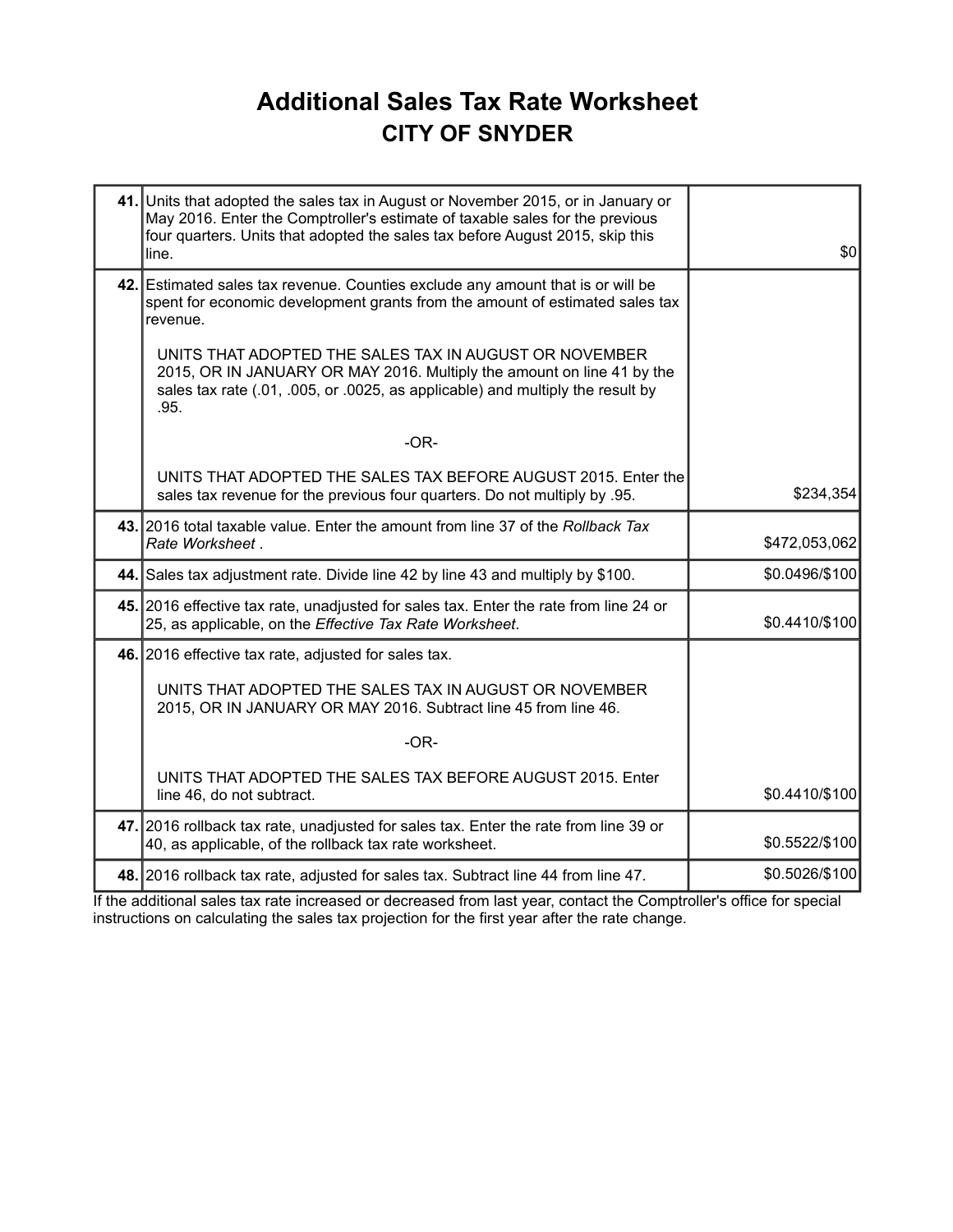#### **Additional Rollback Protection for Pollution Control Worksheet CITY OF SNYDER**

| 49. Certified expenses from TCEQ. Enter the amount certified in the determination<br>letter from TCEQ. The taxing unit shall provide its assessor with a copy of the<br>letter. See Part 3, the Rollback Rate, for more details. | \$0            |
|----------------------------------------------------------------------------------------------------------------------------------------------------------------------------------------------------------------------------------|----------------|
| <b>50.</b> 2016 total taxable value. Enter the amount from line 37 of the Rollback Tax<br> Rate Worksheet.                                                                                                                       | \$472,053,062  |
| 51. Additional rate for pollution control. Divide line 49 by line 50 and multiply by 100.                                                                                                                                        | \$0.0000/\$100 |
| 52. 2016 rollback tax rate, adjusted for pollution control. Add line 51 to one of the<br>following lines (as applicable): line 39, line 40 (counties) or line 48 (units with<br>the additional sales tax).                       | \$0.5026/\$100 |